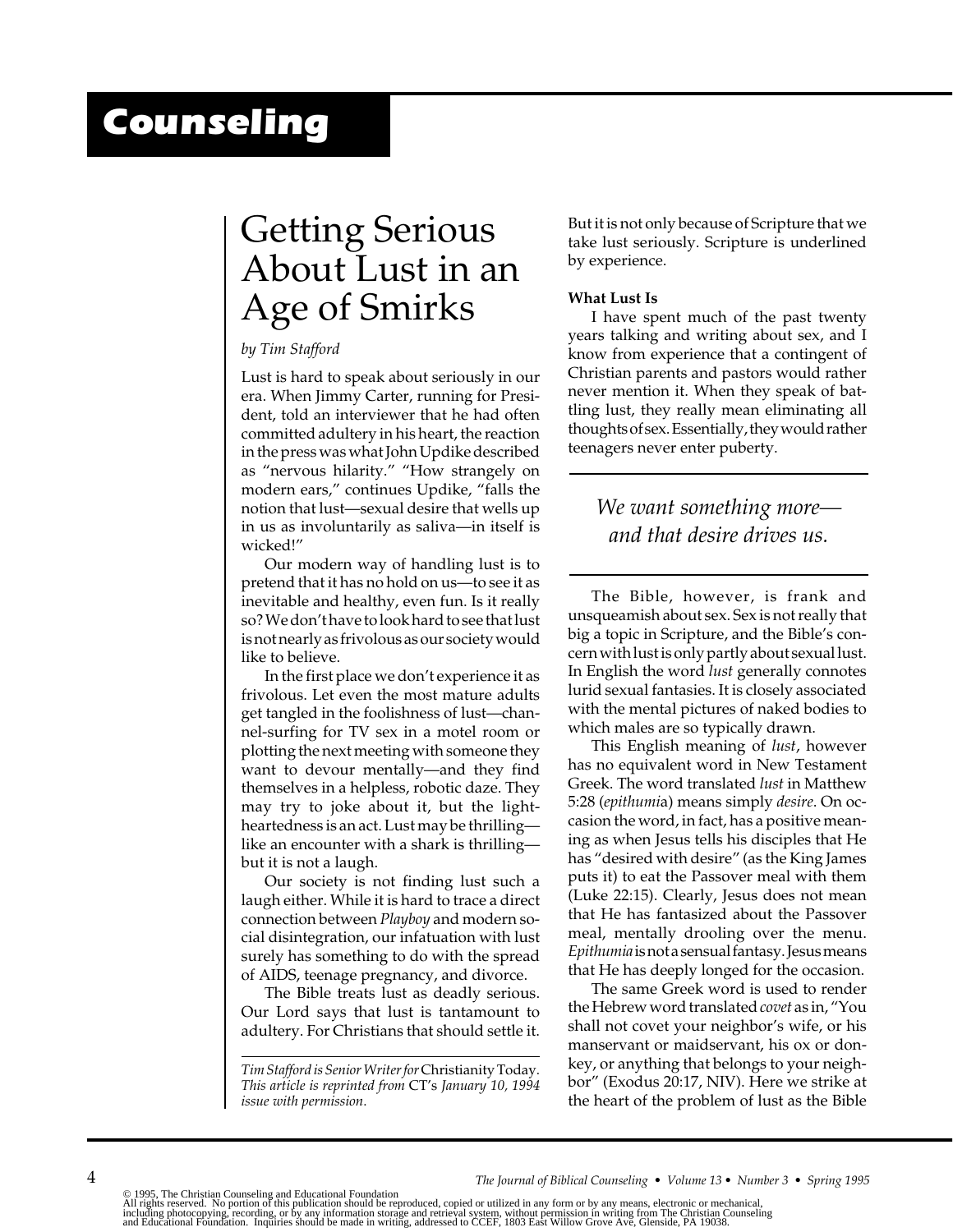conceives it: We want things that don't belong to us. Leave sex out of it entirely for the moment. We are not content with what we have. We want something more and that desire drives us.

Lust, or covetousness, is a basic component of what the Bible calls sin. All two-year-olds, and all truthful forty-year-olds, confess it: I want what I want because I want it. Nobody and nothing else figures. Jesus's comments on sexual lust fit into that. Lust shows that, in your heart of hearts, you want somebody else's sexual

> *Lust turns good things into objects of worship.*

life. When a man lusts for a woman, he is not grateful for what God has given him. He is making himself sick thinking about what he *wishes* God would give him.

The psychology of lust is a simple process: It begins with attraction; it turns quickly to dissatisfaction; it results in fixation. It leaves us ungrateful, discontented, and obsessive. When you are filled with lust—for it does indeed seem to fill you—you can have nothing in your mind but that appetite for what you lack. This is true not just of sex.

The "flesh"—that is, our lives without God—urgently desires many things. It wants power. It wants pleasure. It wants wealth. It wants status and admiration. None of these is wrong in itself. And nothing would be wrong with liking these things. But desire, or lust, is more than liking. It is the will to possess. Lust turns good things into objects of worship.

And that is why lust, or covetousness, is so closely linked to another biblical word: *idolatry*. What we lust for we worship. We may joke about our lusts, but our behavior shows a more fundamental allegiance. We look to our idols to give us what we need—to make our lives rich and purposeful. In our culture an idol many people look to is the god of sexual fulfillment.

## **The Right to Desire**

Look at the magazine covers in the grocery store check-out line, and you will be reminded of how crazy the biblical view sounds to modern people. The ordinary North American takes it as a given that people want things that are not theirs. Naturally a man envies his neighbor's new car. Of course a woman looks at Paul Newman and thinks how good he would be in bed. What is wrong with wanting it—so long as you don't commit a crime to get it?

In fact, we have come perilously close to embracing lust as a fundamental human characteristic—if not a right. Most discussion of homosexuality assumes this: people have a deep, helpless sexual desire for a certain kind of partner, they argue; therefore, it would be cruel and inhuman to deny them the freedom to fulfill that desire.

And deep, helpless desires are not confined to homosexuality. Nearly all desire seems deep and uncontrollable. I am not aware of choosing to desire what I desire. The Bible may tell me not to covet my neighbor's wife or house; but I don't seem to have a choice about it. I see it; I want it. I can take a cold shower, avert my eyes, avoid a second glance, even undergo psychotherapy but in a world full of beautiful things, my desires cannot be done away with easily. They keep welling up.

Still, the Bible tells me, "You shall not covet." Jesus says, in the context of sexual lust, that if my eye causes me to sin, I should pluck it out (Matthew 5:29). Just because I can't help lust does not make it acceptable. Jesus is dedicated to bringing in another kingdom. To be His disciple, I must put lust to death. I must learn to want what He wants for me and to put away everything else.

#### **Replacing Desire with Desire**

As a boy raised in church, I learned that lust is serious. With some encouragement from other Christians, I tried to stamp out lust in the most obvious way: through techniques of self-control. One strategy was systematically to comb my environment to remove all stimuli to lust (movies, magazines, bathing suits). Another technique was to comb my mind to root out every lustful thought (sexual images).

Anyone who has taken lust seriously can add to the list of self-control techniques. Cold showers, exercise, staying busy, scriptural mantras: all these have been tried to push lust down. Broadly speaking, they don't work. They may keep lust at bay for a time, but they certainly do not eliminate it. The human mind is so strong it can use any raw material for lusting. (Think of conservative Islam, compelled to cover even women's faces.) And trying to root out lustful thoughts can be as futile as trying not to think of pink elephants.

Interestingly enough, I found none of these techniques in the Bible. Clearly, in the New Testament, they come in second to an utterly different form of salvation.

"Since, then, you have been raised with Christ," the apostle Paul wrote the Colossians, "set your hearts on things above....Set your minds on things above." Only then does he continue, "Put to death, therefore, whatever belongs to your earthly nature: sexual immorality, impurity, lust, evil desires and greed, which is idolatry"